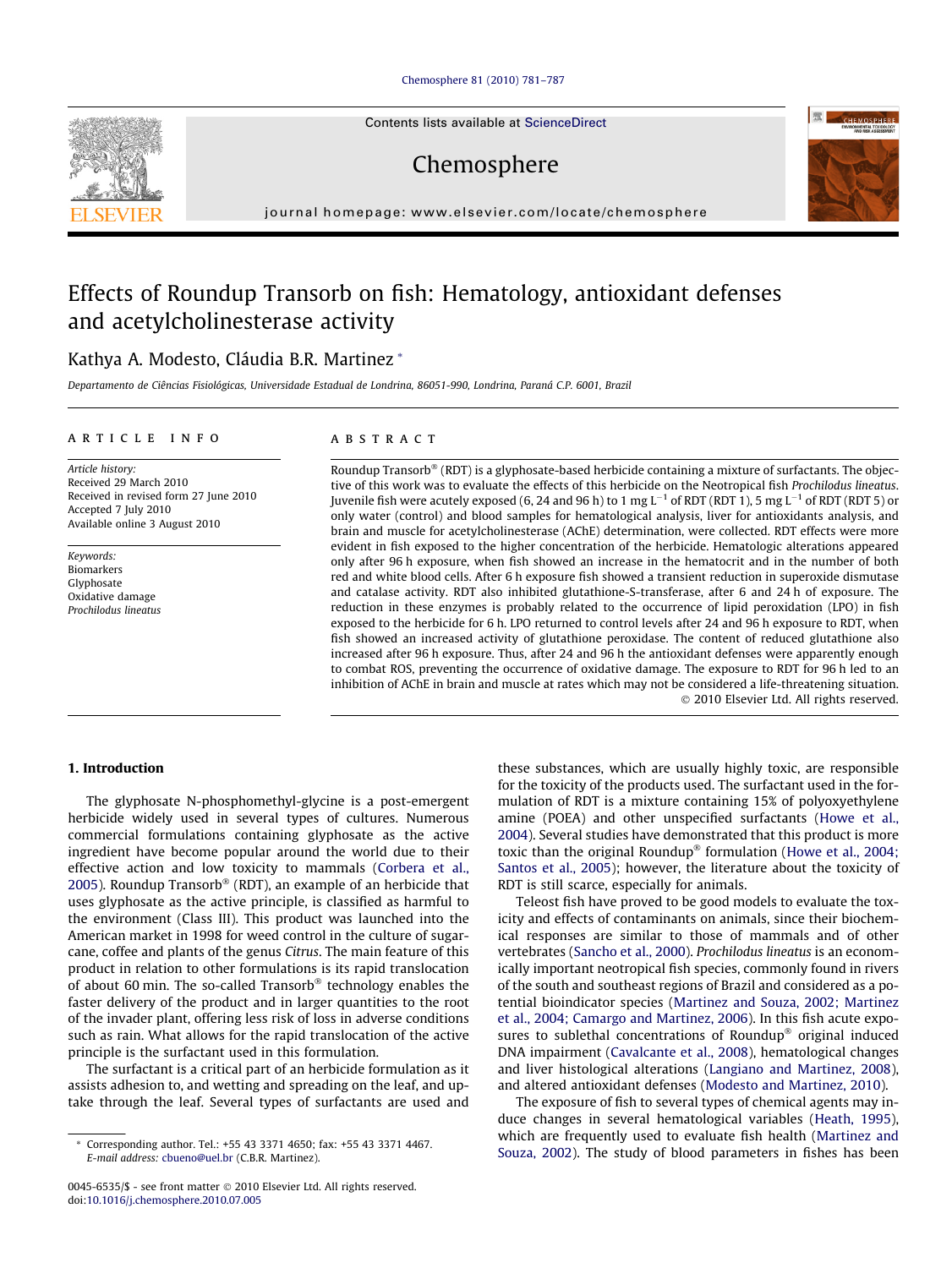widely used for the detection of physiopathological alterations in different conditions of stress ([Nussey et al., 1995](#page-6-0)). Hematological parameters such as hematocrit, hemoglobin, number of erythrocytes and white blood cells are indicators of toxicity with a wide potential for application in environmental monitoring and toxicity studies in aquatic animals ([Sancho et al., 2000; Barcellos et al.,](#page-6-0) [2003\)](#page-6-0).

Some biochemical parameters also represent fine tools for evaluating the effects of contaminants and for environmental monitoring ([Ahmad et al., 2004](#page-5-0)). These biomarkers include acetylcholinesterase (AChE). Changes in AChE activity might be related to various contaminants ([Payne et al., 1996; Miron et al., 2005; Ferrari](#page-6-0) [et al., 2007\)](#page-6-0). Organophosphate and carbamate insecticides are AChE inhibitors [\(Monserrat et al., 2002\)](#page-6-0), but several studies have also shown that formulations containing glyphosate can also inhibit AChE activity in fishes [\(Glusczak et al., 2006, 2007; Modesto](#page-6-0) [and Martinez, 2010\)](#page-6-0). The determination of AChE activity is normally done in brain and muscle tissue because the neuromuscular system of fish is principally cholinergic and its activity is essential for normal muscle behavior and function [\(Payne et al., 1996](#page-6-0)). Inhibition of AChE in brain produces alterations in behavior, and in muscle it leads to hyperstimulation of muscle fibers, which may cause tetania, paralysis and death [\(Kirby et al., 2000](#page-6-0)). In fishes, brain AChE has been studied in greater depth than muscle AChE ([Ferrari et al., 2007\)](#page-5-0).

Many pollutants can induce the formation of reactive oxygen species (ROS) [\(Ahmad et al., 2000](#page-5-0)), such as hydrogen peroxide  $(H_2O_2)$ , superoxide anion  $(O_2^-)$ , and hydroxyl radical ( $OH$ ). Due to their high reactivity, these species may damage lipids, proteins, carbohydrates and nucleic acids [\(Hermes Lima, 2004\)](#page-6-0). To neutralize ROS, animals have an antioxidant defense pathway constituted of antioxidant enzymes such as superoxide dismutase (Cu–Zn SOD), catalase (CAT) and glutathione peroxidase (Se-GPx), as well as non-enzymatic antioxidants such as glutathione tripeptide (GSH).

When the animal's defenses are insufficient to neutralize ROS, oxidative damage may occur, and one of the most serious damages is membrane lipid peroxidation [\(Scandalios, 2005\)](#page-6-0). Herbicideinduced lipid peroxidation has already been described for various fish species [\(Sevgiler et al., 2004; Glusczak et al., 2006, 2007;](#page-6-0) [Modesto and Martinez, 2010](#page-6-0)). Therefore, both the activity of antioxidant enzymes and the occurrence of oxidative damage have been proposed as indicators of pollutant-mediated oxidative stress ([Ahmad et al., 2000; Li et al., 2003](#page-5-0)).

In view of the above, and considering the lack of knowledge about the toxic potential of the herbicide Roundup Transorb<sup>®</sup> to aquatic animals and the growing use of this herbicide, the objective of this work was to evaluate its effects on hematological and biochemical parameters of P. lineatus.

#### 2. Materials and methods

## 2.1. Animals

Juveniles of P. lineatus with mean weigh of  $9.97 \pm 2.5$  g (mean  $\pm$  SD,  $n$  = 108), supplied by the University Hatchery Station, were acclimated for one week on 300 L tanks containing dechlorinated and aerated water. The physical and chemical parameters were kept nearly constant (mean ± SE): temperature 23.0 ± 1.8 °C; pH 6.9 ± 1.2; dissolved oxygen  $6.9 \pm 0.7$  mg O<sub>2</sub> L<sup>-1</sup>; conductivity  $69.9 \pm 1.6 \ \mu\text{S cm}^{-1}$  and hardness 44 mg CaCO<sub>3</sub> L<sup>-1</sup>. During this period, the fish were fed at 48 h intervals with a commercial fish feed containing 36% of protein. Feeding was suspended 48 h prior to testing and the animals were not fed during the experiments.

#### 2.2. Experimental design

The commercial formulation of Roundup Transorb® (480 g gly $phos$ ate  $L^{-1}$ , Monsanto do Brasil LTDA) at two nominal concentrations 1 and 5 mg  $L^{-1}$  was used. These concentrations were defined taking into account: (i) the current application rates of glyphosatebased herbicides, according to which a water body with no interception vegetation can have a maximum concentration of 3.7 mg glyphosate  $L^{-1}$  ([Giesy et al., 2000\)](#page-6-0), which corresponds to 7.7 mg of Roundup Transorb  $L^{-1}$ ; (ii) the half-life of glyphosate, which is 7 d; (iii) the results of preliminary tests where P. lineatus exposed to 1 and 5 mg  $L^{-1}$  of RDT survived throughout the 96 h of exposure while fish exposed to 10 mg  $L^{-1}$  of RDT did not.

For the acute toxicity tests, the animals were placed in 100 L aquaria filled with dechlorinated and continually aerated water, with a density of six fish per aquarium. For each experimental period (6, 24 and 96 h) a toxicity test was run wherein one group of fish was exposed only to water (control), another to water containing  $1 \text{ mg } L^{-1}$  of RDT (RDT 1), and a third to water containing  $5$  mg  $L^{-1}$  of RDT (RDT 5). All toxicity tests were carried out in duplicate in accordance with OECD guideline ([OECD, 1992\)](#page-6-0). Water parameters were monitored during the experiments (mean  $\pm$  SE): temperature  $25.3 \pm 0.4$  °C; pH  $7.4 \pm 0.1$ ; dissolved oxygen  $6.0 \pm 0.8$  mg O<sub>2</sub> L<sup>-1</sup>; conductivity 59.5  $\pm$  5.8 µS cm<sup>-1</sup> and hardness 44 mg CaCO<sub>3</sub> L<sup>-1</sup>.

After exposure, the fish were removed from the aquaria, immediately anesthetized with benzocaine (0.1  $g L^{-1}$ ), and caudal vein blood drawn with a heparinized syringe. The animals were then killed by medullar section, measured and weighed, and samples of liver, brain and white muscle were removed by dissection. The samples were frozen at  $-80$  °C until use.

## 2.3. Hematologic parameters

An aliquot of the blood was used for the determination of hematocrit, by microcentrifugation in capillary tubes and the whole blood hemoglobin by the cyanmethemoglobin method in a spectrophotometer at 540 nm. Total erythrocytes (RBC) were counted on improved Neubauer hemocytometer using blood samples fixed in formol citrate. Total leukocytes (WBC) were counted in blood smears stained with routine panoptics stains (Laborclin Ltda, BR) Two thousand WBC were analyzed on each slide for the total count and at least 200 leukocytes on each slide for the differential count.

#### 2.4. Liver enzymes

The livers were weighed, homogenized  $(10 \times$  volume) in potassium phosphate buffer 0.1 M (pH 7.0), centrifuged (20 min, 15,000g, 4  $\degree$ C), and the supernatant removed for analysis of the biochemical parameters. Glutathione-S-transferase (GST) activity was determined according to the methodology proposed by [Keen et al.](#page-6-0) [\(1976\),](#page-6-0) following the complexation of the reduced glutathione (GSH) with 1-chloro-2,4-dinitrobenzene (CDNB) at 340 nm, and expressed as nmol of conjugated CDNB min<sup>-1</sup> mg of protein<sup>-1</sup>. Copper–zinc superoxide dismutase (CuZn–SOD) activity was determined by the method of [Flohé and Otting \(1984\).](#page-5-0) This method is based on the measurement of the inhibition of the reduction rate of cytochrome c by the superoxide radical, at 550 nm. SOD activity was expressed in U SOD mg of protein $^{-1}$ , with one U of SOD corresponding to the quantity of enzyme that promoted the inhibition of 50% of the reduction rate of cytochrome c. Catalase (CAT) activity was determined according to the technique described by [Beu](#page-5-0)[tler \(1975\)](#page-5-0), by monitoring the  $H_2O_2$  decomposition from the decrease of absorbance at 240 nm. CAT activity was expressed in  $\mu$ mol H<sub>2</sub>O<sub>2</sub> min<sup>-1</sup> mg of protein<sup>-1</sup>. Selenium-dependent glutathi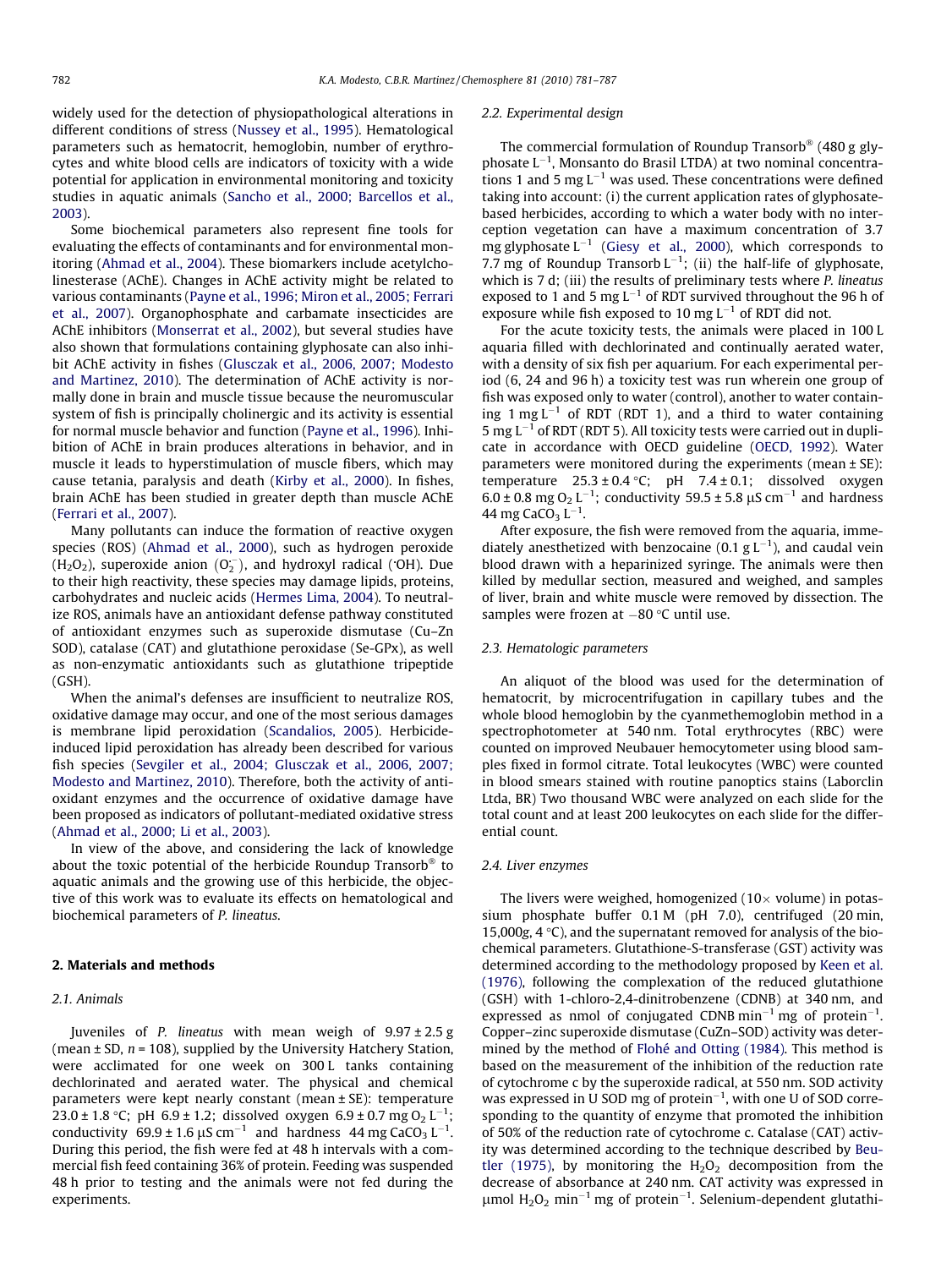one peroxidase (Se-GPx) activity was determined by the method of [Hopkins and Tudhope \(1973\)](#page-6-0), based on NADPH oxidation in the presence of GSH (0.95 mM) and  $H_2O_2$  at 340 nm. GPx activity was expressed in µmol oxidized NADPH min $^{-1}$  mg of protein $^{-1}$ .

## 2.5. Non-enzymatic antioxidant

Reduced glutathione (GSH) levels were estimated according to [Beutler et al. \(1963\),](#page-5-0) using 5,5'-dithiobis-2-nitrobenzoic acid (DTNB) following [Monteiro et al. \(2009\)](#page-6-0) and [Thomaz et al.](#page-6-0) [\(2009\)](#page-6-0). Supernatants of the acid extracts (1:1 v/v with 12% TCA) were added to 0.25 mM DTNB in 0.1 M potassium phosphate buffer, pH 8.0, and thiolate anion formation was determined at 412 nm against a GSH standard curve. GSH content was expressed in  $\mu$ g of GSH mg of protein $^{-1}$ .

## 2.6. Lipid peroxidation (LPO)

Lipid peroxidation (LPO) was determined by measuring the lipid hydroperoxide (HP) levels using the FOX method (Ferrous Oxidation–Xylenol orange) as described by [Jiang et al. \(1991\)](#page-6-0). Samples previously deproteinized (with 10% TCA) were incubated for 30 min at room temperature with a reaction mixture containing 0.25 mM FeSO<sub>4</sub>, 25 mM  $H<sub>2</sub>SO<sub>4</sub>$ , 0.1 mM xylenol orange and 4 mM butylated hydroxytoluene in 90% (v/v) methanol. HP levels were measured spectrophotometrically at 560 nm, using a standard curve of cumene hydroperoxide (CHP) ranging from 0.0004 to 0.1 mM. HP was expressed as  $\mu$ mol CHP mg protein $^{-1}$ .

## 2.7. Brain and muscle acetylcholinesterase (AChE)

Brain and muscle samples were homogenized  $(10 \times$  volume) in potassium phosphate buffer (0.1 M, pH 7.5), centrifuged (20 min, 15,000g,  $4^{\circ}$ C), and the supernatant was removed for analysis of AChE. Enzyme activity was determined based on the colorimetric method of [Ellman et al. \(1961\)](#page-5-0) adapted for reading on microplates, according to [Alves Costa et al. \(2007\).](#page-5-0) The final concentration of the acetylthiocholine iodide substrate employed was 9 mM, while that of the DTNB color reagent was 0.5 mM for both tissues. Absorbance

was determined in a microplate reader at 415 nm and the enzyme activity was expressed in nmol DTNB min<sup>-1</sup> mg of protein<sup>-1</sup>.

The protein concentration in all the samples of all the assays was determined by the method of [Lowry et al. \(1951\),](#page-6-0) using bovine albumin as standard.

## 2.8. Statistical analysis

For each treatment group (control, RDT 1 and RDT 5), at each period of exposure (6, 24 and 96 h), 12 animals were sampled. However, the amount of tissue sampled from one fish was not enough for the determination of all the parameters and thus samples were distributed in order to get at least five or six fish samples for each analysis. For all the parameters analyzed, differences among control and experimental groups, at each experimental time, were analyzed by parametric (one-way ANOVA) or non-parametric (Kruskall-Wallis) analysis of variance, depending on the distribution of the data and the homogeneity of the variances. Where appropriate, multiple-range test (Tukey test) was used to identify the differences. Values of  $P \le 0.05$  were considered significant.

## 3. Results

During the tests, there was no fish mortality in any of the experimental groups and the water parameters were monitored and kept constant.

The results of the hematological parameters analyzed are shown in Table 1. A significant increase in hematocrit and number of erythrocytes in the fish of group RDT 5 was found after 24 and 96 h of exposure. There was also a significant increase in the total number of leukocytes (WBC) and lymphocytes and a reduction in the number of neutrophils in the same group after 96 h of exposure.

Considering the primary antioxidants enzymes, SOD and CAT activity showed a significant reduction in the fish exposed for 6 h to the highest concentration of herbicide, and after 24 h exposure CAT activity decreased significantly in fish exposed to both concentrations of the herbicide [\(Fig. 1](#page-3-0)a and b). Fish exposed to RDT for 96 h did not show any significant alteration in SOD and CAT activ-

### Table 1

Blood parameters of Prochilodus lineatus exposed only to water (control), to 1 mg L<sup>-1</sup> of Roundup Transorb® (RDT 1) or to 5 mg L<sup>-1</sup> of Roundup Transorb® (RDT 5), for different experimental periods (6, 24 and 96 h).

|      |                  | Hb (g 100 mL <sup>-1</sup> ) | Ht(%)                             | RBC ( $\times$ 10 <sup>6</sup> mm <sup>-3</sup> ) | WBC $(\times 10^3 \text{ mm}^{-3})$ |               |  |
|------|------------------|------------------------------|-----------------------------------|---------------------------------------------------|-------------------------------------|---------------|--|
| 6 h  | Control          | $7.45 \pm 0.47$              | $32.2 \pm 1.2$                    | $2.89 \pm 1.40$                                   | $201.3 \pm 8.7$                     |               |  |
|      | RDT <sub>1</sub> | $8.05 \pm 0.89$              | $33.9 \pm 0.9$                    | $2.88 \pm 1.60$                                   | $201.5 \pm 6.4$                     |               |  |
|      | RDT <sub>5</sub> | $7.56 \pm 0.74$              | $32.5 \pm 0.5$                    | $2.87 \pm 1.04$                                   | $202.7 \pm 4.8$                     |               |  |
| 24 h | Control          | $7.85 \pm 0.53$              | $31.3 \pm 0.7$                    | $2.29 \pm 0.13$                                   | $202.9 \pm 5.1$                     |               |  |
|      | RDT <sub>1</sub> | $8.58 \pm 0.62$              | $34.6 \pm 1.6$                    | $2.27 \pm 0.10$                                   | $203.4 \pm 4.1$                     |               |  |
|      | RDT <sub>5</sub> | $6.96 \pm 0.47$              | $35.2 \pm 1.0^*$                  | $2.38 \pm 0.11$                                   | $202.8 \pm 6.8$                     |               |  |
| 96 h | Control          | $8.04 \pm 0.78$              | $33.5 \pm 1.0$                    | $2.54 \pm 0.85$                                   | $201.7 \pm 7.4$                     |               |  |
|      | RDT <sub>1</sub> | $8.21 \pm 1.01$              | $34.6 \pm 1.9$                    | $2.53 \pm 1.00$                                   | $201.9 \pm 6.7$                     |               |  |
|      | RDT <sub>5</sub> | $7.89 \pm 1.04$              | $36.9 \pm 0.5^*$                  | $2.65 \pm 0.79$                                   | $220.1 \pm 4.7$                     |               |  |
|      |                  |                              | Differential leukocyte counts (%) |                                                   |                                     |               |  |
|      |                  | lym                          | neut                              | mon                                               | eos                                 | bas           |  |
| 6 h  | Control          | $54.9 \pm 0.9$               | $38.4 \pm 1.7$                    | $5.1 \pm 0.9$                                     | $0.8 \pm 0.4$                       | $0.8 \pm 0.3$ |  |
|      | RDT <sub>1</sub> | $55.1 \pm 0.9$               | $38.5 \pm 1.4$                    | $5.0 \pm 0.8$                                     | $0.9 \pm 0.8$                       | $0.6 \pm 0.4$ |  |
|      | RDT <sub>5</sub> | $55.2 \pm 0.8$               | $37.9 \pm 1.8$                    | $5.1 \pm 0.5$                                     | $0.9 \pm 0.7$                       | $0.9 \pm 0.5$ |  |
| 24 h | Control          | $54.5 \pm 1.1$               | $39.0 \pm 1.1$                    | $4.9 \pm 1.1$                                     | $0.7 \pm 0.5$                       | $0.9 \pm 0.6$ |  |
|      | RDT <sub>1</sub> | $54.8 \pm 0.7$               | $38.8 \pm 0.7$                    | $5.0 \pm 0.6$                                     | $0.9 \pm 0.7$                       | $0.5 \pm 0.4$ |  |
|      | RDT <sub>5</sub> | $55.0 \pm 0.9$               | $38.8 \pm 1.0$                    | $4.8 \pm 1.2$                                     | $0.8 \pm 0.6$                       | $0.6 \pm 0.3$ |  |
| 96 h | Control          | $54.7 \pm 0.8$               | $39.2 \pm 0.9$                    | $4.8 \pm 0.9$                                     | $0.8 \pm 0.4$                       | $0.5 \pm 0.4$ |  |
|      | RDT <sub>1</sub> | $54.1 \pm 0.4$               | $39.8 \pm 0.8$                    | $4.8 \pm 0.7$                                     | $0.9 \pm 0.6$                       | $0.4 \pm 0.2$ |  |
|      | RDT <sub>5</sub> | $60.1 \pm 0.5$ <sup>*</sup>  | $34.9 \pm 0.4$ <sup>*</sup>       | $4.0 \pm 0.5$                                     | $0.4 \pm 0.3$                       | $0.6 \pm 0.3$ |  |

The values represent means  $\pm$  SE (n: 5–6).

Significantly different from respective control ( $p \le 0.05$ ). Hb = hemoglobin, Ht = hematocrit, RBC = erythrocytes count, WBC = leukocytes count, lym = lymphocytes, neut = neutrophils, mon = monocytes, eos = eosinophils and bas = basophils.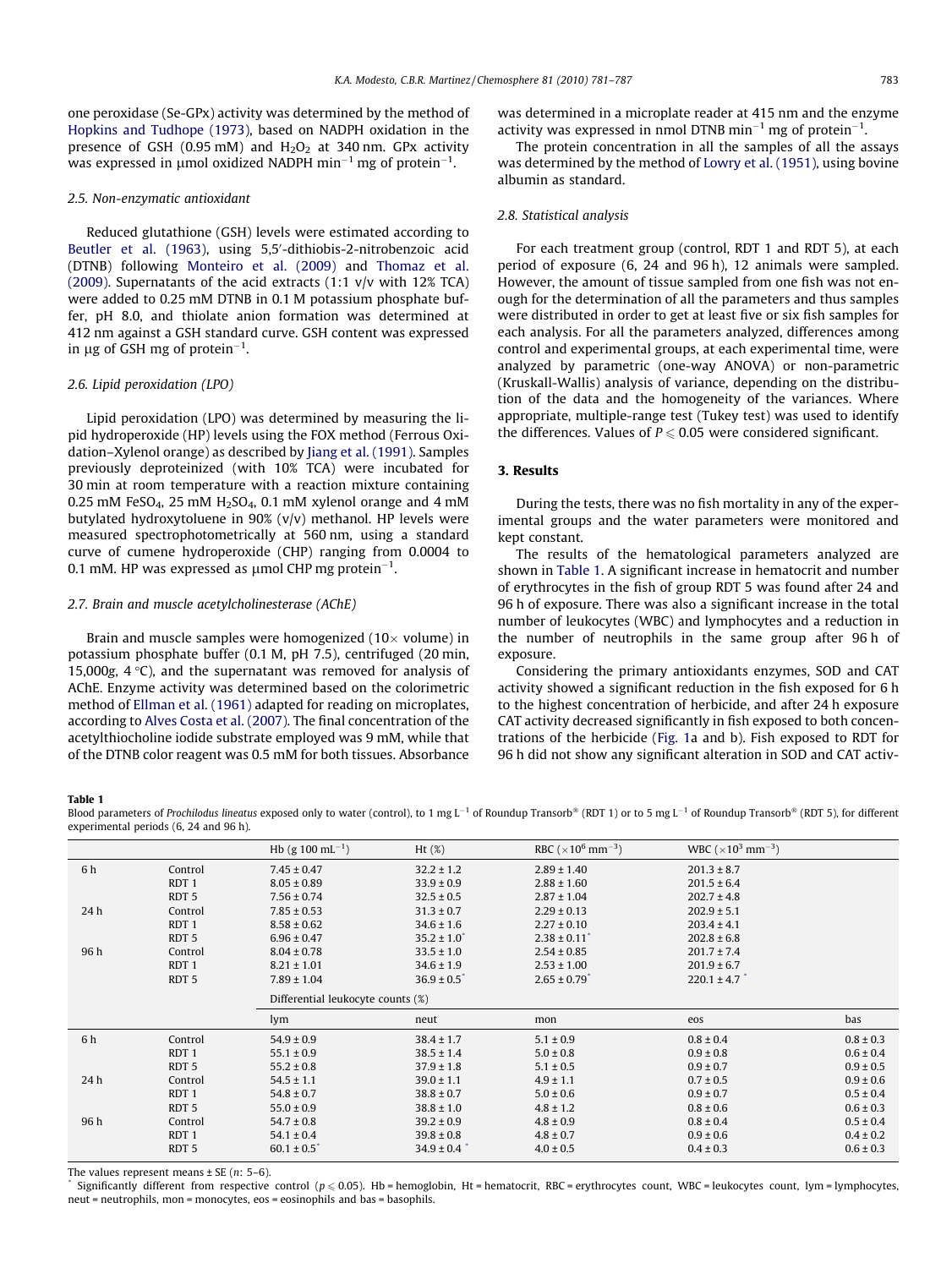<span id="page-3-0"></span>

Fig. 1. Hepatic activity of superoxide dismutase (a), catalase (b) and glutathione peroxidase (c) of Prochilodus lineatus exposed to 1 mg L<sup>-1</sup> (RDT 1) or 5 mg L<sup>-1</sup> (RDT 5) of Roundup Transorb® or only water (control), for different experimental periods (6, 24 and 96 h). Data are means  $\pm$  SE ( $n = 5$  or 6).  $\overline{ }$  Different from respective control,  $P \leqslant 0.05$ .

ity. On the other hand, GPx activity increased significantly after 24 and 96 h of exposure to RDT 5 (Fig. 1c).

GST activity was significantly reduced in fish exposed for 6 h to both RDT concentrations and in fish exposed for 24 h to RDT 5. After 96 h exposure to both RDT concentrations GST activity remained reduced in comparison with respective control, but no significant difference was detected (Fig. 2a). GSH levels decreased after 24 h exposure to both concentrations of the herbicide, but fish of group RDT 5 presented a significant increase in GSH levels after 96 h exposure (Fig. 2b).

The LPO levels significantly increased in the liver of fish exposed to both concentrations of RDT for 6 h (Fig. 3). Significant alterations in hepatic LPO levels were not registered in fish exposed to RDT for longer periods.

AChE activity in the brain of P. lineatus showed significant reductions after 96 h exposure to RDT 1 (decrease 11.75%) and



Fig. 2. Activity of glutathione-S-transferase (a) and GSH content (b) in the liver of Prochilodus lineatus exposed to 1 mg L<sup>-1</sup> (RDT 1) or 5 mg L<sup>-1</sup> (RDT 5) of Roundup Transorb<sup>®</sup> or only water (control), for different experimental periods (6, 24 and 96 h). Data are means  $\pm$  SE (n = 6). \*Different from respective control,  $P \le 0.05$ .



Fig. 3. Lipid hyperoxide concentrations, expressed as the concentration of cumene hydroperoxide (CHP), in the liver of Prochilodus lineatus exposed to 1 mg  $L^{-1}$  (RDT 1) or 5 mg L<sup>-1</sup> (RDT 5) of Roundup Transorb<sup>®</sup> or only water (control), for different experimental periods (6, 24 and 96 h). Data are means  $\pm$  SE ( $n = 6$ ). \*Different from respective control,  $P \le 0.05$ .

RDT 5 (decrease 17.88%) in comparison with respective controls ([Fig. 4](#page-4-0)a). In muscle tissue, the activity of the enzyme was significantly reduced by 21.25% in fish exposed to RDT 5 for 96 h [\(Fig. 4](#page-4-0)b).

## 4. Discussion

Some recent studies have addressed the effects of Roundup original on fish (Çavas and Könen, 2007; [Glusczak et al., 2007; Lush](#page-6-0)[chak et al., 2009; Modesto and Martinez, 2010](#page-6-0)) however, to our knowledge, this is the first study that focus on the effects of an-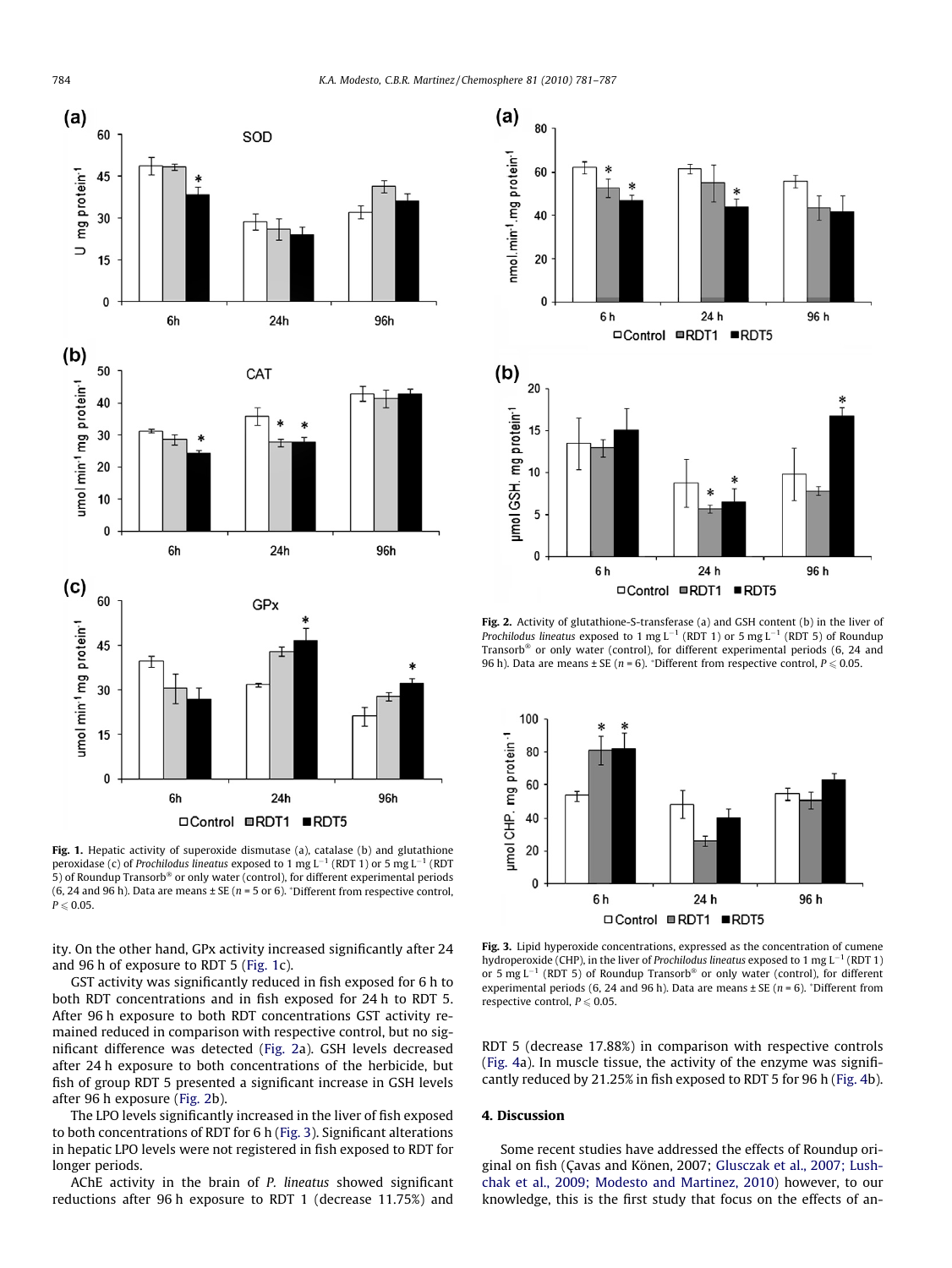<span id="page-4-0"></span>

Fig. 4. Acetylcholinesterase activity in brain (a) and muscle (b) tissue of Prochilodus lineatus exposed to 1 mg L<sup>-1</sup> (RDT 1) or 5 mg L<sup>-1</sup> (RDT 5) of Roundup Transorb<sup>®</sup> or only water (control), for different experimental periods (6, 24 and 96 h). Data are means  $\pm$  SE (*n* = 6). \*Different from respective control,  $P \le 0.05$ .

other glyphosate-based herbicide, the Roundup Transorb, on fish. This work showed that this herbicide is an inhibitor of brain and muscle acetylcholinesterase, and promotes important changes in the hematology and antioxidant defenses of the Neotropical fish species P. lineatus.

Hematological parameters in fish can significantly change in response towards chemical stressors; however, these alterations are non-specific to a wide range of substances. Some of these changes may be the result of the activation of protective mechanisms ([Cazenave et al., 2005\)](#page-5-0) such as the results of the blood parameters observe in the present work. Fish exposed to the higher concentration of RDT for 24 and 96 h showed an increase in hematocrit and in the number of erythrocytes, indicating the release of erythrocytes from blood deposits and/or from hemopoetic tissues into the blood stream [\(Svodova et al., 1994\)](#page-6-0). This finding disagrees with the results reported by [Glusczak et al. \(2006\)](#page-6-0), who observed a decrease in hematocrit, number of erythrocytes and hemoglobin of Leporinus obtusidens exposed to different concentrations of Roundup® original (3, 6, 10 and 20 mg L $^{-1}$ ) for 96 h. This difference in response may be explained by the fact that Roundup Transorb and Roundup original are herbicides with different formulations, although they use the same active principle, glyphosate. Besides the xenobiotic type, it is also important to point out that the effects of environmental toxicants on hematological characteristics of fish vary according to the target species ([Elahee and Bhagwant, 2007\)](#page-5-0). This is another explanation for the variation on the hematological responses observed in this work and in the work by [Glusczak et al.](#page-6-0) [\(2006\)](#page-6-0), using another fish species L. obtusidens.

White blood cell numbers can also be affected by a variety of physiological and environmental factors and the responses normally found when fish are subjected to an array of toxicants are lower percent lymphocytes and higher percent neutrophils [\(Wit](#page-6-0)[eska, 2005](#page-6-0)). However, fish exposed to RDT showed a different pattern of response, with an increase in the total number of leukocytes and lymphocytes followed by a decrease in neutrophils. These alterations can be the result of the activation of the immune system in the presence of contaminant, which in turn may be an adaptive response of the organism resulting in a more effective immune defense [\(Barreto-Medeiros et al., 2005](#page-5-0)).

As for the antioxidant enzymes, the reduction in SOD activity after 6 h of exposure to the higher concentration of the herbicide may be related to the production of oxidants. It is known that there is a complex pathway of interaction among the enzymes involved in the animal's antioxidant system and that the activity of one enzyme influences the activity of other enzymes. It is also known that the substrate of product of some of the antioxidant enzymes can also influence the activity of others. An excess of hydrogen peroxide may reduce SOD activity, while the superoxide anion may be responsible for decreased CAT activity [\(Bagnyukova et al., 2006\)](#page-5-0). Thus, it is reasonable to assume that hydrogen peroxide is responsible for the reduction observed in SOD activity. This hypothesis is confirmed by the fact that the CAT activity was also reduced in the fish after 6 and 24 h of exposure to the herbicide, favoring the accumulation of hydrogen peroxide in the cell. Similarly, this reduction in CAT activity may be due to superoxide ions, which are probably not being neutralized efficiently by SOD. The SOD– CAT system is the first line of defense against oxygen toxicity, due to the inhibitory effects on the formation of oxyradicals [\(Pan](#page-6-0)[dey et al., 2003\)](#page-6-0), and these enzymes are frequently used as biomarkers, indicating the production of reactive oxygen species (ROS) [\(Monteiro et al., 2006\)](#page-6-0). In the present work, inhibition of these two enzymes is a sign of interference in the antioxidant defenses of the fish occurring in the first 24 h of exposure to the herbicide.

The decrease in the hepatic activity of GST in fish exposed to the herbicide for 6 and 24 h reinforces the idea of the presence of oxidants that would lead to the inactivation of the enzymatic activity ([Bagnyukova et al., 2006](#page-5-0)) considering that GST is sensitive to products of the Haber–Weiss reaction [\(Hermes-Lima and Storey, 1993\)](#page-6-0). The inhibition of GST was also observed in the liver of goldfish after 96 h exposure to Roundup original ([Lushchak et al., 2009](#page-6-0)). Conversely, when P. lineatus was exposed to Roundup original [Modesto](#page-6-0) [and Martinez \(2010\)](#page-6-0) found a significant increase in liver GST after 24 and 96 h exposure. These results show that both types of glyphosate-based herbicides can have different effects on the same fish species and that the effect of the same product may vary among different fish species.

The significant increase of GPx activity in the fish from RDT 5 group, after 24 and 96 h of exposure, indicates that the antioxidant pathway was stimulated, probably due to the increased production of peroxides. Although this enzyme acts principally in the removal of organic peroxides, it is also involved in the metabolization of hydrogen peroxide ([Zhang et al., 2004; Maran et al., 2009\)](#page-6-0). Thus, the activation of GPx in 24 h may indicate a response to compensate the inhibition of CAT in this period of exposure.

Glutathione, the major non-protein thiol of cells, is involved in the cellular defense against the toxic action of oxyradicals ([Schulig](#page-6-0)[a et al., 2002\)](#page-6-0). This low molecular mass thiol can be easily oxidized and serve as a sink for free radicals and other reactive species ([Her](#page-6-0)[mes Lima, 2004\)](#page-6-0). Variations in cellular glutathione content are considered indicators of the degree and duration of exposure to oxidant pollutants in fish ([Dautremepuits et al., 2009\)](#page-5-0). In the present study, a transitory decrease in liver GSH after 24 h exposure to both RDT concentrations was followed by a raise in GSH content in fish exposed to the highest concentration of the herbicide. This increase after 96 h exposure to RDT 5 probably represents an adaptation following herbicide exposure. Increases in GSH level have been observed in response to nonlethal concentrations in acute toxicity studies ([Schuliga et al., 2002\)](#page-6-0). Augmented GSH content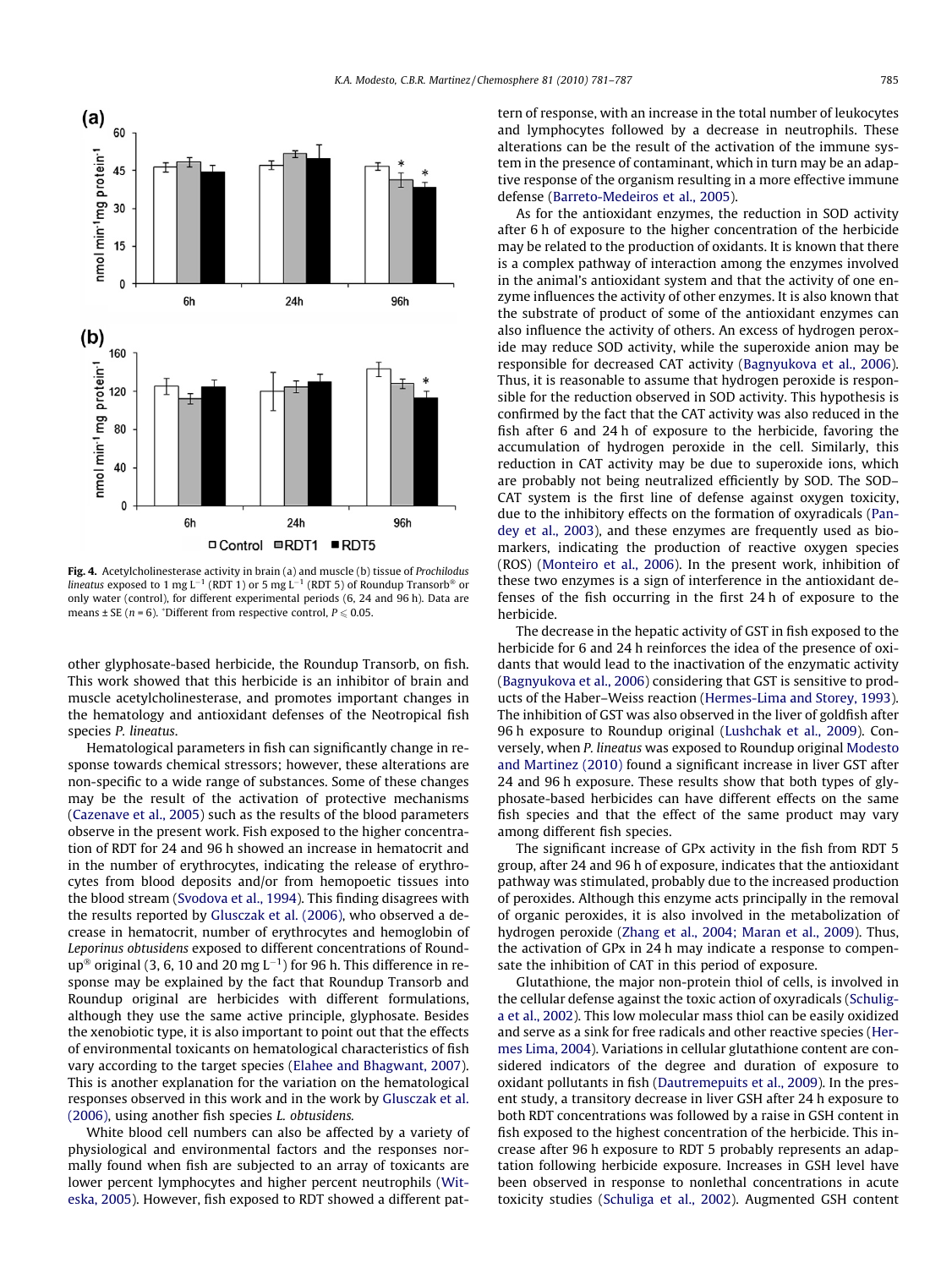<span id="page-5-0"></span>was previously reported in fish after acute exposure to the herbicide simazine [\(Oropesa et al., 2009\)](#page-6-0). [Zhang et al. \(2004\)](#page-6-0) have reported that during a moderate oxidative stress, the GSH levels in fish liver can increase as an adaptive mechanism by means of an increased synthesis. Protective and adaptive roles of GSH against oxidative stress-induced toxicity are well established in aquatic animals [\(Regoli and Principato, 1995; Otto and Moon, 1995](#page-6-0)).

When not neutralized, reactive oxygen species can react with membrane lipids (Ahmad et al., 2000), producing lipid peroxidation, which is considered one of the main consequences of oxidative stress ([Hermes Lima, 2004\)](#page-6-0). In this work, the occurrence of lipid peroxidation was indicated by a transient increase in the levels of lipid hydroperoxide (LH) in fish exposed to both concentration of the herbicide for 6 h. However, LH levels returned to control levels after 24 and 96 h exposure to RDT, indicating that longer exposures to RDT did not affect lipid peroxidation in the liver of P. lineatus. Thus, it can be inferred that the antioxidant defense in 6 h of exposure was insufficient, leading to increased lipid peroxidation as a function of the presence of RDT. In fact, significant decreases in SOD, CAT and GST activities were observed after 6 h exposure to RDT. In longer experimental times, these defenses returned to basal levels and then they were apparently enough to combat the ROS, preventing the occurrence of this oxidative damage. [Lushchak et al. \(2009\)](#page-6-0) using a similar method to quantify lipid peroxidation found that the herbicide Roundup original also does not affect lipid peroxidation in the liver of the goldfish after 96 h of exposure.

The exposure to RDT for 96 h lead to a inhibition of AChE in the brain by 11.7–17.9% and in the muscle by 21.3%. This rate of AChE inhibition may not be considered a life-threatening situation since available investigations show that fish are capable of tolerating over 90% AChE inhibition (Day and Scott, 1990; Oruc and Usta, 2007). However it can cause muscle hyperactivity which leads to intracellular ATP depletion and enhances the generation of reactive oxygen free radicals which may play an important role as mediators of skeletal muscle damage and inflammation ([Yang et al.,](#page-6-0) [1996\)](#page-6-0). According to these authors, accumulation of oxygen free radicals might be a consequence of AChE inhibitor-induced muscle hyperactivity. Following this idea, it may be inferred that the increased GSH content and GPx activity in the liver after 96 h exposure to RDT might be a protection against ROS generated as a consequence of the muscle AChE inhibition.

This inhibition of the activity of acetylcholinesterase in the brain and muscle of fish exposed to RDT is consistent with other studies that have also reported the inhibition of this enzyme in P. lineatus [\(Modesto and Martinez, 2010\)](#page-6-0) and other species of fish exposed to Roundup original ([Glusczak et al., 2006, 2007\)](#page-6-0). This inhibition is much more like to be due to a common surfactant used in both formulated product than to glyphosate itself [\(Giesy et al.,](#page-6-0) [2000\)](#page-6-0).

The results obtained in this work allow us to conclude that the formulation of Roundup Transorb® promotes alterations in hematologic and biochemical parameters of P. lineatus which were more evident in fish exposed to the higher concentration of the herbicide. Hematologic alterations appeared only after 96 h exposure, when fish showed an increase in the hematocrit and in the number of both red and white blood cells, which probably represent an adaptive response to help the organism to counteract the herbicide effects. After 6 h exposure fish showed a transient reduction in superoxide dismutase and catalase activity. RDT also inhibited glutathione-S-transferase, after 6 and 24 h of exposure. The reduction in these enzymes is probably related to the occurrence of lipid peroxidation (LPO) in fish exposed to the herbicide for 6 h. However, LPO returned to control levels after 24 and 96 h exposure to RDT, when fish showed an increased activity of glutathione peroxidase. The content of reduced glutathione also increased after 96 h exposure. Thus, after 24 and 96 h the antioxidant defenses were apparently enough to combat ROS, preventing the occurrence of oxidative damage. The exposure to RDT for 96 h led to an inhibition of AChE in brain and muscle but at rates which may not be considered a life-threatening situation.

## Acknowledgments

The authors thank the Hatchery Station of State University of Londrina (EPUEL) for the supply of fish. This work is part of the Master Dissertation of K.A. Modesto who received a scholarship from the Brazilian National Higher Education Coordinating Council (CAPES). C.B.R. Martinez is research fellow from the Brazilian Council for Scientific and Technological Development (CNPq) and member of the Brazilian Institute of Aquatic Toxicology (INCT-TA, CNPq: 573949/2008-5).

## References

- Ahmad, I., Hamid, T., Fatima, M., Chand, H.S., Jain, S.K., Athar, M., Raisudin, S., 2000. Induction of hepatic antioxidants in freshwater catfish (Channa punctatus Bloch) is a biomarker of paper mill effluent exposure. Biochim. Biophys. Acta 1523, 37– 48.
- Ahmad, I., Pacheco, M., Santos, M.A., 2004. Enzymatic antioxidants as an adaptation to phagocytes induced damage in Anguilla anguilla L. following in situ harbour water exposure. Ecotoxicol. Environ. Saf. 57, 290–295.
- Alves Costa, J.R.M., Mela, M., Silva de Assis, H.C., Pelletier, E., Randi, M.A.F., Oliveira Ribeiro, C.A., 2007. Enzymatic inhibition and morphological changes in Hoplias malabaricus from dietary exposure to lead (II) or methylmercury. Ecotoxicol. Environ. Saf. 67, 82–88.
- Bagnyukova, T.V., Chahrak, O.I., Lushchak, V.I., 2006. Coordinated response of goldfish antioxidant defenses to environmental stress. Aquat. Toxicol. 78, 325– 331.
- Barcellos, L.J.G., Kreutz, L.C., Rodrigues, L.B., Fioreze, I., Quevedo, R.M., Cericato, L., Conrad, J., Soso, A.B., Fagundes, M., Lacerda, L.A., Terra, S., 2003. Haematological and biochemical characteristics of male jundiá (Rhamdia Quelen, Quoy & GaimaRDT, Pimelodidae): changes after acute stress. Aquacul. Res. 34, 1465– 1469.
- Barreto-Medeiros, J.M., Feitoza, E.G., Magalhães, K., Da Silva, R.R., Manhães-de-Castro, F.M., Manhães-de-Castro, R., De-Castro, C.M.M.B., 2005. The expression of an intraspecific aggressive reaction in the face of a stressor agent alters the immune response in rats. Braz. J. Biol. 65, 203–209.
- Beutler, E., 1975. Red Cell Metabolism: A Manual of Biochemical Methods. Grune & Straton, New York.
- Beutler, E., Duron, O., Kelly, B.M., 1963. Improved method for the determination of blood glutathione. J. Lab. Clin. Med. 61, 882–888.
- Camargo, M.M.P., Martinez, C.B.R., 2006. Biochemical and physiological biomarkers in Prochilodus lineatus submitted to in situ tests in an urban stream in southern Brazil. Environ. Toxicol. Pharmacol. 21, 61–69.
- Cavalcante, D.G.S.M., Martinez, C.B.R., Sofia, S.H., 2008. Genotoxic effects of Roundup<sup>®</sup> on the fish Prochilodus lineatus. Mutat. Res. 655, 41-46.
- Çavas, T., Könen, S., 2007. Detection of cytogenetic and DNA damage in peripheral erythrocytes of goldfish (Carassius auratus) exposed to a glyphosate formulation using the micronucleus test and the comet assay. Mutagenesis 22, 263–268.
- Cazenave, J., Wunderlin, D.A., Hued, A.C., Bistoni, M.A., 2005. Haematological parameters in a neotropical fish, Corydoras paleatus (Jenyns, 1842) (Pisces, Callichthyidae), captured from pristine and polluted water. Hydrobiologia 537, 25–33.
- Corbera, M., Hidalgo, M., Salvado, V., Wieczorek, P.P., 2005. Determination of glyphofase and aminomethilphosphonic acid in natural water using the capillary electrophoresis combined with enrichment step. Anal. Chim. Acta 540, 3–7.
- Dautremepuits, C., Marcogliese, D.J., Gendron, A.D., Dautremepuits, M.F., 2009. Gill and head kidney antioxidant processes and innate immune system responses of yellow perch (Perca flavescens) exposed to different contaminants in the St. Lawrence River, Canada. Sci. Total Environ. 407, 1055–1064.
- Day, K.E., Scott, I.M., 1990. Use of acetylcholinesterase activity to detect sub-lethal toxicity in stream invertebrates exposed to low concentrations of organophosphate insecticides. Aquat. Toxicol. 18, 101–104.
- Elahee, K.B., Bhagwant, S., 2007. Hematological and gill histopathological parameters of three tropical fish species from a polluted lagoon on the west coast of Mauritius. Ecotoxicol. Environ. Saf. 68, 361–371.
- Ellman, G.L., Courtney, K.D., Andres Jr., V., Featherstone, R.M., 1961. A new and rapid colorimetric determination of acetylcholinesterase activity. Biochem. Pharmacol. 7, 88–95.
- Ferrari, A., Venturino, A., Péchen de D'Angelo, A.M., 2007. Muscular and brain cholinesterase sensitivities to azinphos methyl and carbaryl in the juvenile rainbow trout Oncorhynchus mykiss. Comp. Biochem. Physiol. 146C, 308–313.
- Flohé, L., Otting, F., 1984. Superoxide dismutase assays. Methods Enzymol. 105, 93– 104.